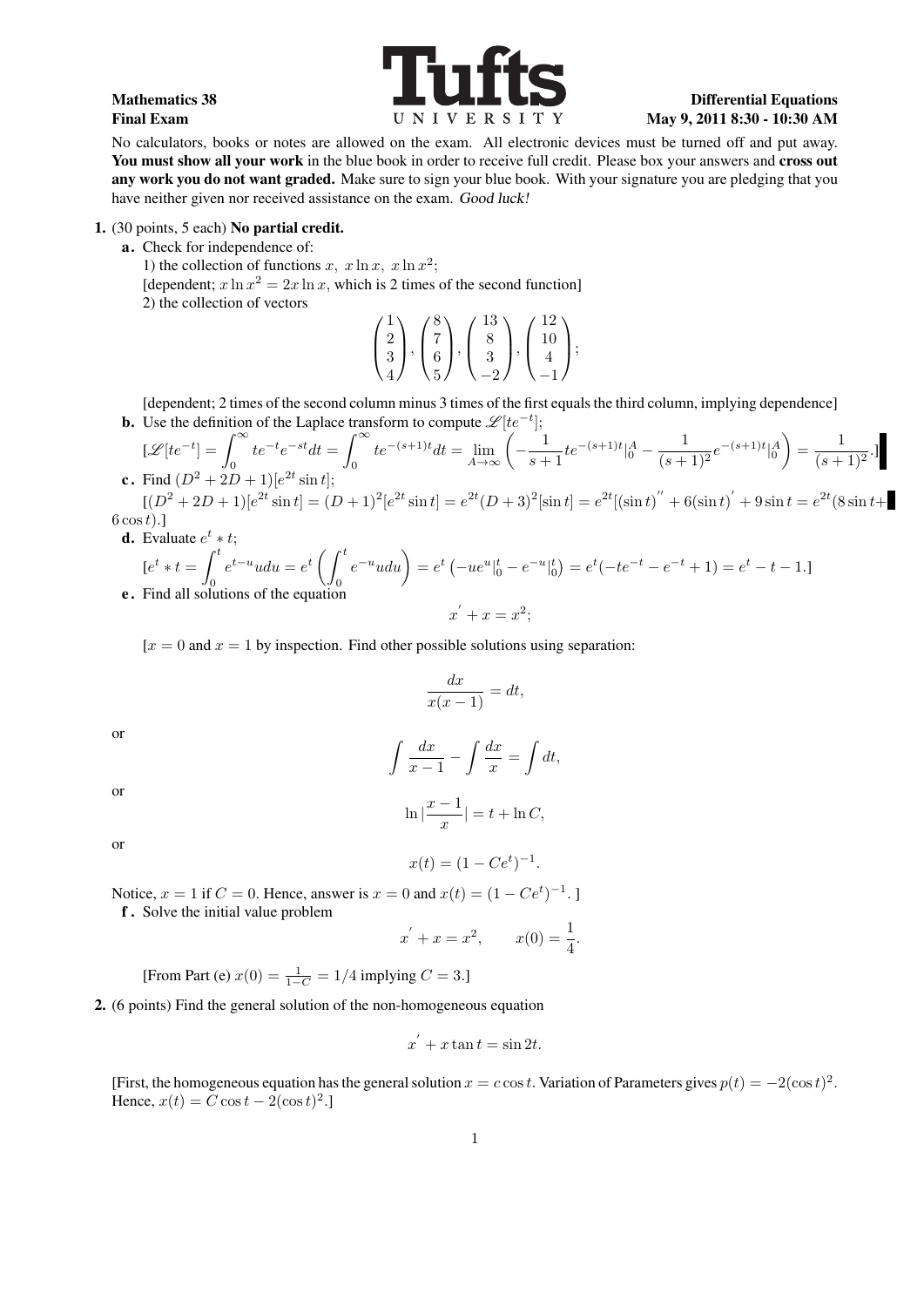3. (10 points) Consider the following initial value problem:

$$
x^{'} = \sqrt{|x|}, \ x(0) = 0.
$$

- a. Is the existence and uniqueness theorem applicable? [No, since  $f(t, x) = \sqrt{|x|}$  is not differentiable at  $x_0 = 0$ ;]
- b. If it is not applicable, does the IVP has a solution? [Yes, e.g.  $x = 0$  by inspection;]
- c . If a solution exists, is it unique? Explain.

[No, e.g.  $x(t) = t^2/4$  (which can be aesily found by separation of variables) is also a solution to the given IVP.] 4. (8 points) Find the inverse Laplace transform of

**a.** 
$$
\frac{2s-1}{s^2-4s+8};
$$
  
\n
$$
[\frac{2s-1}{s^2-4s+8} = 2\frac{s-2}{(s-2)^2+4} + \frac{3}{2}\frac{2}{(s-2)^2+4}, \text{ implying } \mathcal{L}^{-1}[\frac{2s-1}{s^2-4s+8}] = 2e^{2t}\cos 2t + \frac{3}{2}e^{2t}\sin 2t;
$$
  
\n**b.** 
$$
\frac{e^{-s}s}{s^3+4s^2+4s}.
$$
  
\n
$$
[\mathcal{L}^{-1}[\frac{e^{-s}s}{s^3+4s^2+4s}] = \mathcal{L}^{-1}[\frac{e^{-s}}{(s+2)^2}] = u_1(t)\mathcal{L}^{-1}[\frac{1}{(s+2)^2}](t-1) = u_1(t)e^{2-2t}(t-1).
$$

5. (8 points) Let the matrix

$$
A = \begin{pmatrix} 1 & 1 & 0 \\ -2 & 1 & -1 \\ 0 & -1 & 1 \end{pmatrix}
$$

be given.

**a.** *A* has an eigenvalue  $\lambda = 1$ . Find an eigenvector corresponding to this eigenvalue;

$$
[v = \begin{pmatrix} 1 \\ 0 \\ -2 \end{pmatrix}]
$$
  
**b.** The vector  $v = \begin{pmatrix} -1 \\ i \\ 1 \end{pmatrix}$  is an eigenvector of *A*. Find the corresponding eigenvalue.  

$$
[\lambda = 1 - i.]
$$

6. (10 points) Use the Laplace transform method to solve

$$
(D^3 - D)x = \begin{cases} 1, & if \ t < 2, \\ 0, & if \ t \ge 2, \end{cases} \qquad x(0) = x'(0) = x''(0) = 0.
$$

No credit for any other method.

[Rewrite the equation in the form  $(D^3 - D)x = 1 - u_2(t)$  and then apply the Laplace transform. This gives

$$
\mathcal{L}[x] = \frac{1}{s^2(s^2 - 1)} - \frac{e^{-2s}}{s^2(s^2 - 1)}.
$$

Invert the first term

$$
\mathcal{L}^{-1}[\frac{1}{s^2(s^2-1)}] = \mathcal{L}^{-1}\left[\frac{1}{2(s-1)} - \frac{1}{2(s+1) - \frac{1}{s^2}}\right] = \frac{1}{2}(e^t - e^{-t}) - t.
$$

Use this and Second Shift formula to invert the second term, obtaining

$$
\mathscr{L}^{-1}[\frac{e^{-2s}}{s^2(s^2-1)}] = u_2(t) \left( \frac{1}{2} (e^{t-2} - e^{-t+2}) - t + 2 \right).
$$

Therefore,  $x(t) = \frac{1}{2}(e^t - e^{-t}) - t - \frac{u_2(t)}{2}(e^{t-2} - e^{-t+2} - 2t + 4)$ .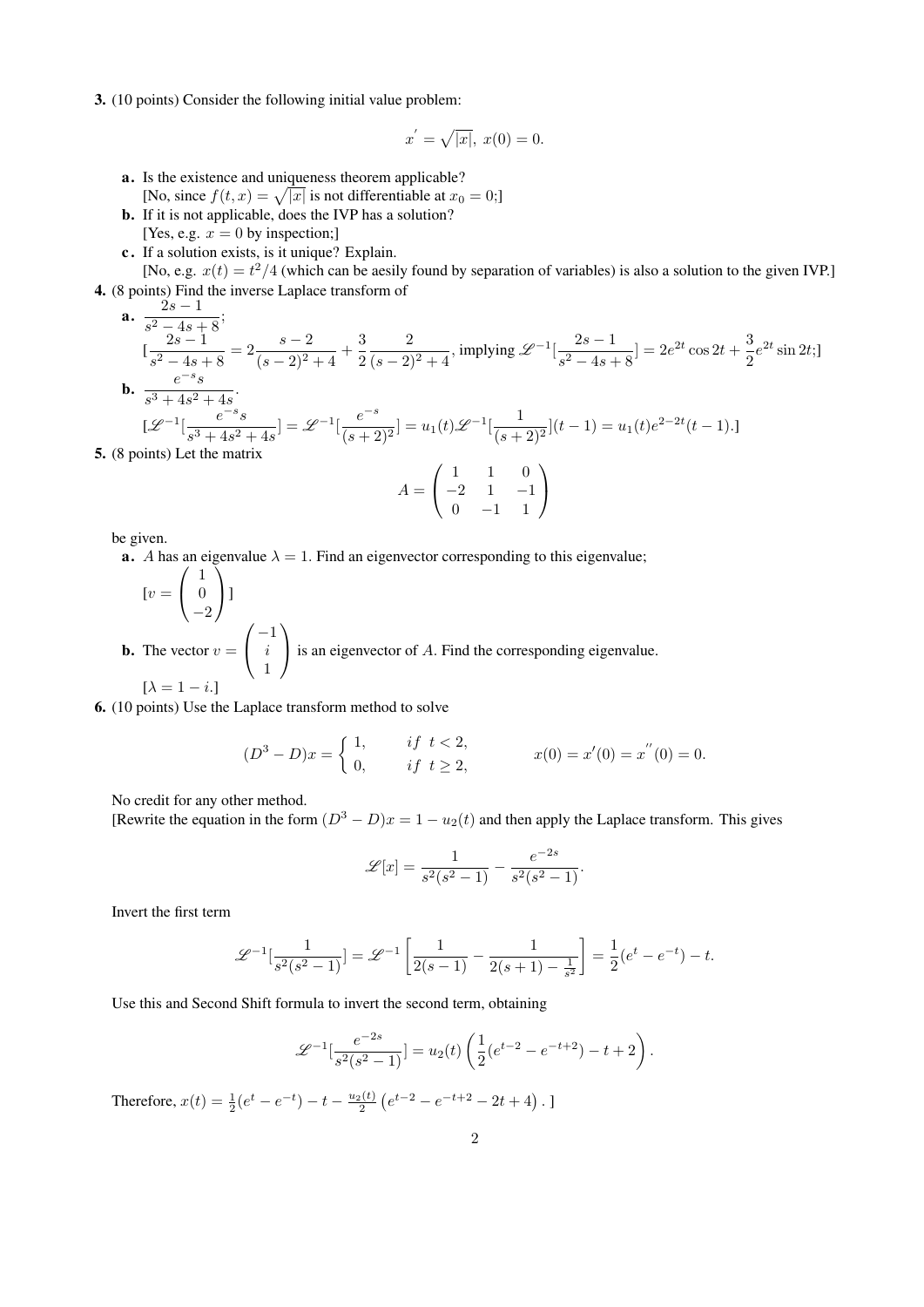7. (10 points) Solve the system of differential equations

$$
D\vec{x} = \begin{pmatrix} 1 & -1 & -4 \\ 2 & -2 & -2 \\ 1 & 0 & -4 \end{pmatrix} \vec{x}.
$$

[The characteristic polynomial is

$$
P(\lambda) = \begin{vmatrix} 1 - \lambda & -1 & -4 \\ 2 & -2 - \lambda & -2 \\ 1 & 0 & -4 - \lambda \end{vmatrix} = \begin{vmatrix} 2 & -2 \\ 1 & -4 - \lambda \end{vmatrix} - (2 + \lambda) \begin{vmatrix} 1 - \lambda & -4 \\ 1 & -4 - \lambda \end{vmatrix}
$$

$$
-2(\lambda + 3) - \lambda(\lambda + 2)(\lambda + 3) = -(\lambda + 3)[(\lambda + 1)^2 + 1],
$$

giving eigenvalues  $\lambda = -3$  and  $\lambda = -1 \pm i$ . Eigenvectors corresponding to  $\lambda = -3$  and  $\lambda = -1 - i$  respectively are  $v_1 =$  $\sqrt{ }$  $\mathcal{L}$ 1  $\overline{0}$ 1  $\setminus$  $\Big\}$ , and  $v_2 =$  $\sqrt{ }$  $\overline{1}$ 3 3 1  $\setminus$  $+ i$  $\sqrt{ }$  $\mathcal{L}$ *−*1 1 0  $\setminus$ *.* Hence, three linearly independent vector-solutions to the given system are

$$
h_1(t) = \begin{pmatrix} e^{-3t} \\ 0 \\ e^{-3t} \end{pmatrix}, h_2(t) = e^{-t} \begin{pmatrix} 3\cos t - \sin t \\ 3\cos t + \sin t \\ \cos t \end{pmatrix}, h_3(t) = e^{-t} \begin{pmatrix} \cos t + 3\sin t \\ -\cos t + 3\sin t \\ \sin t \end{pmatrix}.
$$

]

8. (8 points) Solve the system of differential equations

$$
D\vec{x} = \begin{pmatrix} 3 & 2 \\ 2 & 3 \end{pmatrix} \vec{x} + \begin{pmatrix} 2e^{-2t} \\ e^{-2t} \end{pmatrix}.
$$

[The homogeneous part has the general solution  $H(t) = c_1 h_1(t) + c_2 h_2(t)$ , where  $h_1(t) = \begin{cases} -e^t & t \end{cases}$ *e t*  $\Bigg), h_2(t) = \left( \frac{e^{5t}}{e^{5t}} \right)$  $e^{5t}$ ) *.* The variation of parameters method leads to the system

$$
-e^t c'_1 + e^{5t} c'_2 = 2e^{-2t},
$$
  

$$
e^t c'_1 + e^{5t} c'_2 = e^{-2t}.
$$

Solving this system we have  $c'_1 = -\frac{1}{2}e^{-3t}$  and  $c'_2 = \frac{3}{2}e^{-7t}$ . Integrating,  $c_1 = \frac{1}{6}e^{-3t}$  and  $c_2 = -\frac{3}{14}e^{-7t}$ . Hence, a particular solution is  $p(t) = -\frac{1}{21} \left( \frac{8e^{-2t}}{e^{-2t}} \right)$ *e −*2*t* ) *.* Answer:  $x(t) = c_1 \begin{pmatrix} -e^t \\ e^t \end{pmatrix}$ *e t*  $\bigg\rangle + c_2 \bigg( \frac{e^{5t}}{e^{5t}}$  $e^{5t}$  $\setminus$  $-\frac{1}{21}\left(\frac{8e^{-2t}}{e^{-2t}}\right)$ *e −*2*t* ) *.* ] 9. (10 points) Consider the system

$$
\frac{dx}{dt} = -y,
$$
  

$$
\frac{dy}{dt} = x - 2y(1 + x^2).
$$

- **a.** Show that  $E = x^2 + y^2$  is a Lyapunov function for this system;  $\frac{dE}{dt} = -xy + xy - 2y^2(1 + x^2) \le 0$
- b. Find equilibrium points; [The only equilibrium point is (0,0).]
- c. Classify each equilibrium;

 $[E(x, y) = x^2 + y^2]$  has a local (even global) min at  $(0, 0)$ . Therefore, the equilibrium point is a stable attractor; d. Find the linearized matrix for each equilibrium point;

 $[A_{0,0} = \begin{bmatrix} 0 & -1 \\ 1 & 2 \end{bmatrix}]$ 1 *−*2 ] *.*]